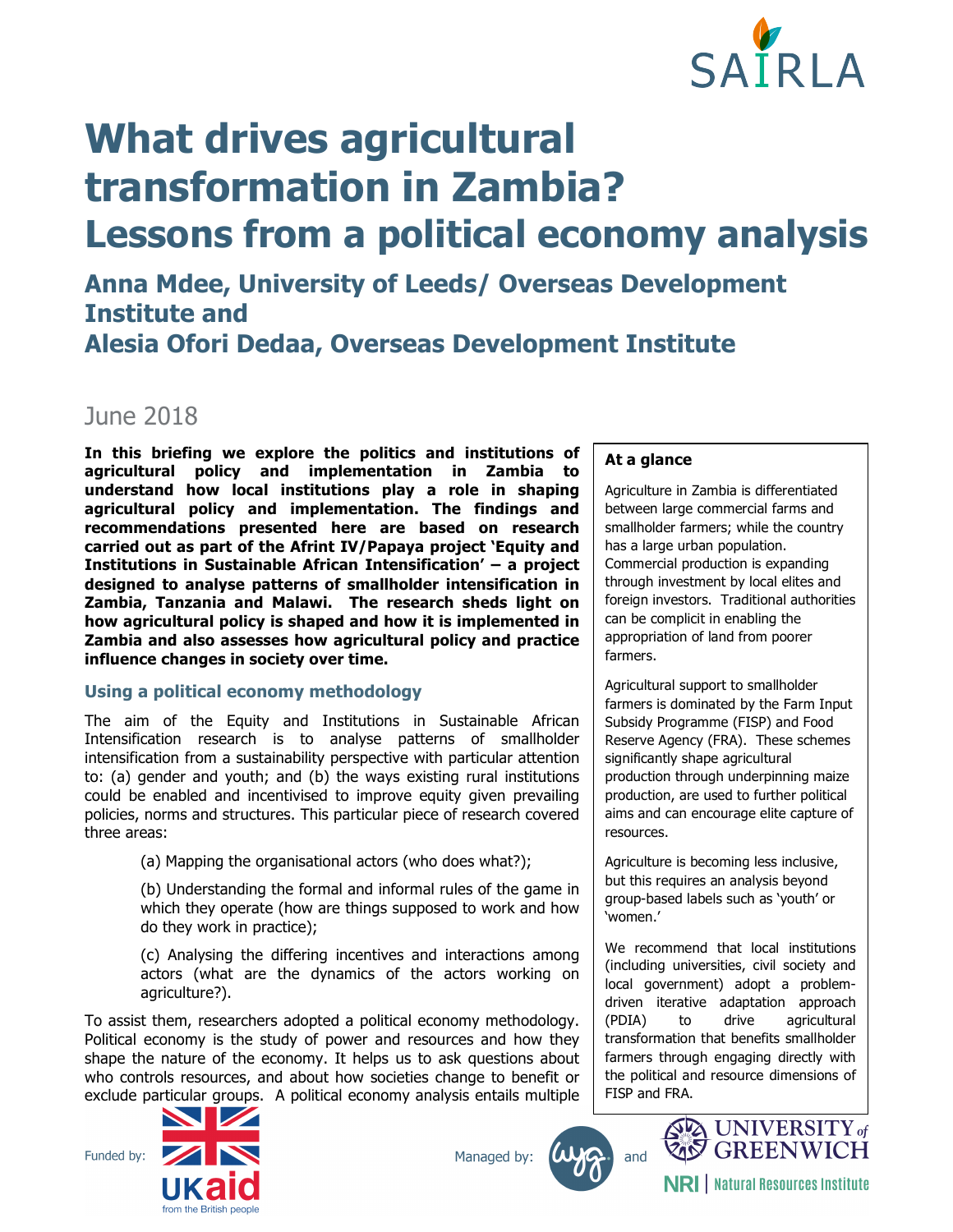

methods of data collection (e.g. key informant interviews, survey, secondary data, media analysis, focused group discussion), to gather many perspectives. It aims to provide a reasoned explanation for how a current situation comes to be as it is. It therefore requires understanding of how change happened, who influenced it and what outcomes it has led to. The nature of institutions and how they shape change is particularly key to this.

The research is based on multiple sources of data: a review of existing data in conjunction with interviews with key informants from local and central government, CSOs and NGOs, donors and private agricultural enterprises.

This briefing summarises the findings of the research in Zambia. A full version of the working paper is available at: www.keg.lu.se/en/research/research-projects/current-research-projects/afrint/afrint-ivpapaya-0

# **Findings**

The history of Zambia shows a differentiated pattern of agriculture, with the development of large commercial estates producing for export, alongside small-scale farmers cultivating food crops, particularly maize. Colonial policy sought to envelope and manage the pre-existing systems, and in doing so also imposed patriarchal and individualised legal frameworks imported from Europe. Pre-colonial customary systems of land tenure and production were not automatically patriarchal, as they are sometimes characterised.

**Copper mining and production until the early 1990s was the backbone of the Zambian economy,**  and were revived somewhat in the later post 2003 commodity boom. Zambia is relatively sparsely populated, but highly urbanised due to the dominance of mining.

**Agriculture in Zambia serves three main purposes: to produce crops for export, to produce for the urban consumer at a reasonable price and to sustain the rural population.** Multiple systems of land access, allocation, and rights exist in a complex arrangement that continues to shape agricultural outcomes.

**The Zambian Government has maintained a persistent focus on supporting maize production through direct subsidies for inputs, and through a state controlled market for maize** (the Food Reserve Agency –FRA). These mechanisms are politically significant and remain a substantial component of domestic agricultural spending, despite objections from external donors. Post 2007, there was a clear and growing interest by donors in agriculture, and particularly in encouraging foreign investment, favouring largescale outgrower schemes. Sustainability of intensification is given some attention in policy- with some focus on Conservation Agriculture, but this is not a consistent focus in policy and practice.

**At the present time, a growing middle class and foreign investors are increasingly interested in agriculture and are rapidly acquiring land,** but agriculture remains a risky and uncertain business. Inequality is growing, and this is the most critical concern for inclusion. The Zambian economy has few other sources of employment beyond agriculture, so the poorest may be most at risk of exploitation in relation to losing access to land, and having their labour exploited.

**Agriculture is getting less inclusive in Zambia, but this exclusion is heavily class-based with complexities of age, gender and ethnicity being played out in different ways.** Engaging with the politics and impacts of FRA and the Farm Input Subsidy Program (FISP), as well as tackling the gap between policy and practice will be essential elements of attempting to address and counteract current trends.

# **The formal and informal 'rules of the game'**

**There is a significant gap between stated agricultural policy and actual practice on the ground.** Some evidence of government-led initiatives is visible in fieldwork, but the scale is often limited. Donors are consistently mentioned as part of the problem in causing policy and practice fragmentation, and funding is often channeled through unsustainable project based interventions. Whilst donors emphasise formal rules of the game, implementation is according to informal rules of the game, hence the need to understand the local context of politics. Informal rules of the game facilitate distribution of resources by patronage – largely practised at the national and local levels of government in Zambia.



Managed by:





**NRI** | Natural Resources Institute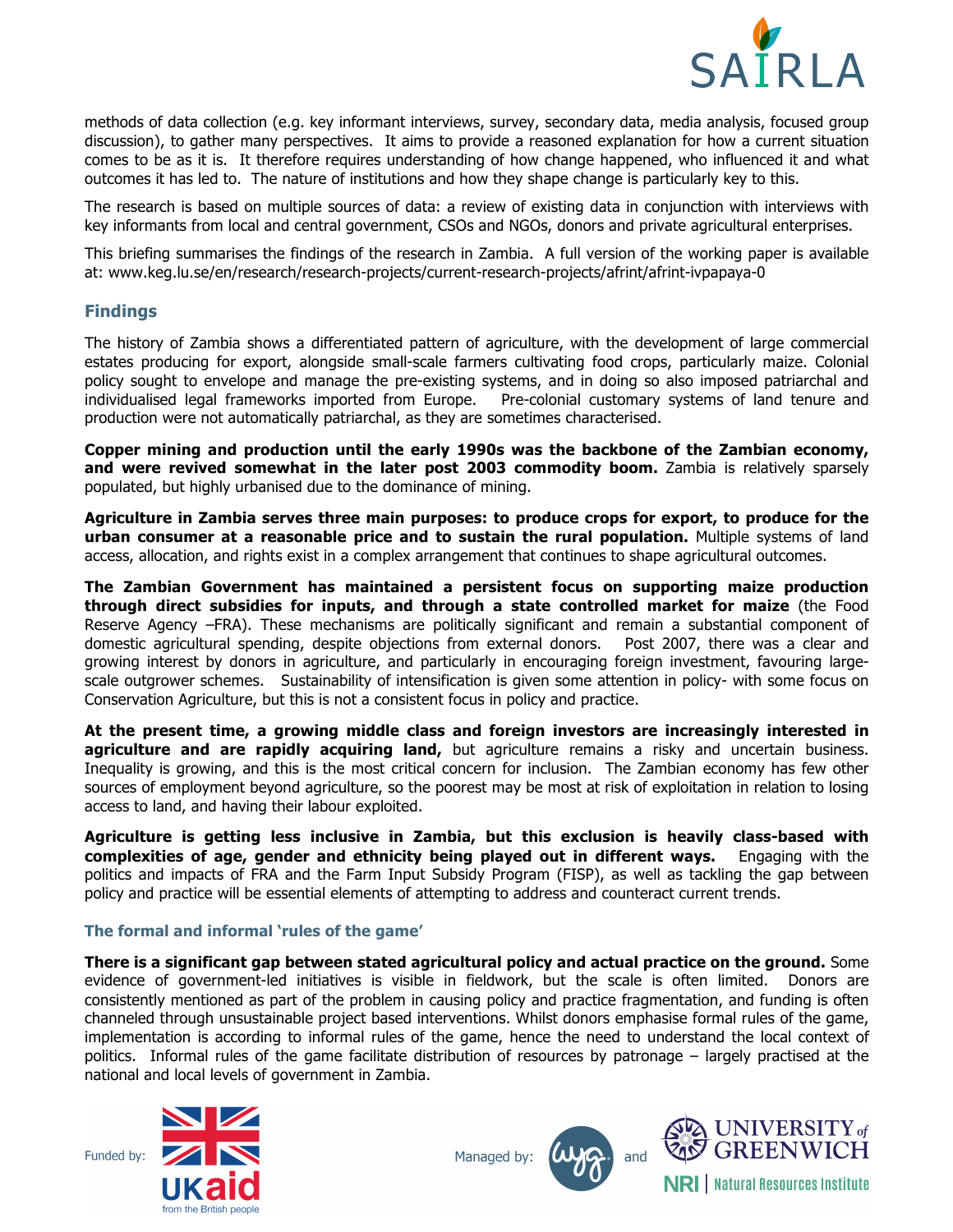

**FISP is the main form of state interaction with smallholder farmers (Harmer 2015) and in this sense, is also characterised as a key component of social protection provision.** This study revealed that increased subsidies particularly in the post-2000 period coincide with political victories and the centrality of the rural vote. National interviews (with key stakeholders conducted between 2015 and 2016 show that FISP and FRA is not an effective mechanism for transforming smallholder agriculture and encouraging wider participation of women and youth. In 2015 the system tried to diversify beyond subsidising maize through a mobile phone supported e-voucher system.

**Elite capture at all levels is seen as a problem in FISP.** Traditional Authorities and resource allocation committees are frequent sites of elite capture and potential exploitation

"there are far too many players in the new system- the banks, companies, FAO, and this is leading to a lack of co-ordination. If farmers don't get the inputs at the right time, then it is useless. In the District, the FISP absorbs most of our time and resources. We have significant challenges for agricultural extension officers- with transport, accommodation and operational funds". District level interview (2018)

**Zambia is generally considered land abundant, the state continues to have power over land allocation and expansion even on customary lands.** In practice, these controls and expansion, pay little regard to local socio-economic concerns, sometimes leading to displacement and abuse of local rights. It is critical to acknowledge the role of traditional leaders in facilitating this. The study revealed that it is common for traditional leaders to release land to incoming investors, either independently or at the behest of government. Whilst wider community consultation is supposed to be carried out, this does not often happen.

"Land grabs are the new HIV. It is coming silently, the impact is not immediate, and you don't know what it will be until it is too late. Investors are coming in huge numbers and taking large tracts of land. Awareness of this is minimal. The Zambians are sleeping and we'll only wake up when the land is gone- maybe in 10 or 15 years." NGO interview 2018

#### **Incentives and interactions**

**The donor-agribusiness-state elite alliances possess high influence in driving policy dynamics, by using out-grower schemes and foreign commercial investment.** Given the nature of Zambia's economy, donors do not dominate national discourse as they do in some countries, but they do fund significant parts of the domestic budget and projects. For example, Conservation Agriculture practice has been written into policy documents since the 1990s but given the focus of agricultural spending on FISP and FRA has received little implementation focus.

**Zambia has a long history of class differentiation in agricultural development.** It has a relatively small population for the size of land, and a high level of urbanisation. Agriculture remains largely the business of the family unit, and inclusion initiatives must take this into account. Neither should the family unit be assumed to be nuclear and clearly defined.

**Opportunities for male employment in the mining sector is significant for example, in shaping how agriculture has been practiced.** Land is not a purely individual asset, it is part of complex customary, legal and collective relationships, and land titling initiatives will not transform gender relations or give youth access to









**NRI** | Natural Resources Institute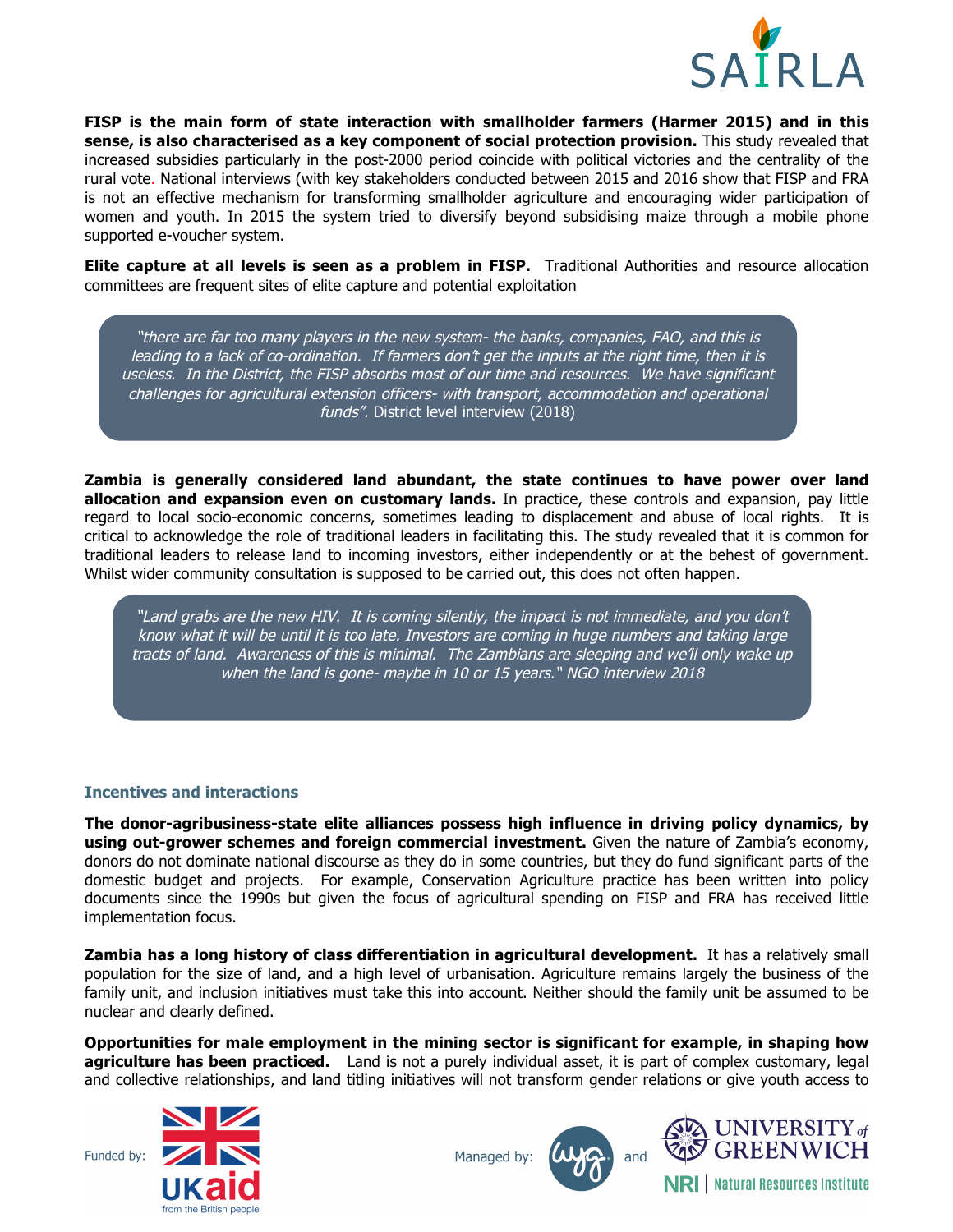

land. Additionally, it is potentially harmful to treat all women or all youth as equally disadvantaged, as this underpins considerable opportunity for elite capture by more advantaged and well-connected members of these groups.

**There is no uniform gendered or youth experience, while policy statements on inclusion are vague and have little meaning in implementation.** Women are seen are critical to agriculture, but the position of youth is more ambiguous. However- there are some educated urban youth who see agriculture as an investment opportunity- and who have capital to invest.

# **Recommendations**

- **Engage directly with dialogue on reform of FISP and FRA**  Both programmes have become a political necessity for the redistribution of resources, and of local level patronage, but it may be locking smallholders into an ultimately unsustainable cycle of maize production. The private sector-based provision of agro-inputs may be exacerbating this.
- **Move beyond representation to inclusive transformation requires differentiation to the**  specifics of the local context. A more explicitly class-based analysis of inclusion is required, particularly in the context of Zambia where there is increasing concern over large scale land acquisitions and increasing differentiation amongst farmers.
- **Recognise agriculture as a collective and class enterprise**

It can be argued that women and youth will benefit from a strategic effort to transform small-scale agriculture as a whole, through state-led investment, that addresses elite capture of resources, land, markets and incentives. Neither women nor youth are a unified category of persons with the same needs and interests

• **Adopt a problem-driven iterative adaptation approach in efforts towards achieving sustainable and inclusive agricultural intensification.** Donors should take time to understand local politics if their programmes are to make a difference regarding inclusive agriculture intensification. This approach starts a wide range of partners working from locally defined problems, to create an environment for active learning and experimentation to find solutions that are feasible and implementable in the actual conditions of delivery (See Andrews et al 2013).

# **Further reading**

Andersson Djurfeldt, .A. and Hillbom, E., (2016) 'Pro-poor agricultural growth–Inclusion or differentiation? Village level perspectives from Zambia' Geoforum, 75: pp.220-233

Andrews, M., Pritchett, L., & Woolcock, M., (2013) 'Escaping capability traps through problem driven iterative adaptation (PDIA)', World Development, 51: 234-244

Mason, N. M., & Tembo, S. T. (2015) 'Do input subsidy programs raise incomes and reduce poverty among smallholder farm households? Evidence from Zambia', Working Paper, Zambia: Indaba Agricultural Policy Research Institute.

Mdee, A., Lemma, A. & Emmott, R., (2016) 'Compatible or contradictory? The challenge of inclusive structural economic and environmental transformation', Challenge Paper for Chronic Poverty Advisory Network, London: Overseas Development Institute www.chronicpovertynetwork.org/resources/2016/10/31/compatible-orcontradictory-the-challenge-of-inclusive-structural-economic-and-environmental-transformation

Matenga, C.R. and Hichaambwa, M., (2017). Impacts of land and agricultural commercialisation on local livelihoods in Zambia: evidence from three models' The Journal of Peasant Studies, 44(3): pp.574-593.



Managed by:





**NRI** | Natural Resources Institute